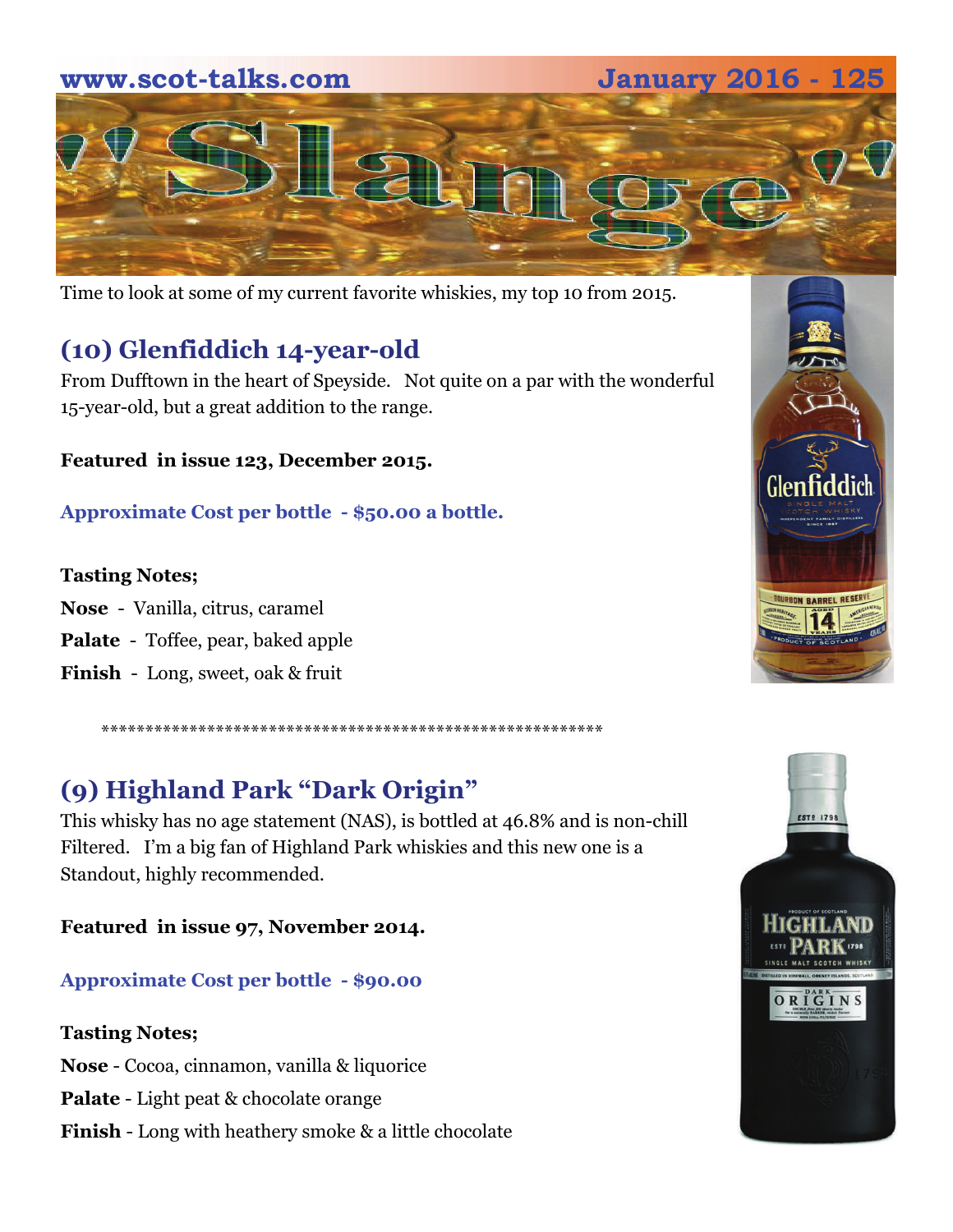## **www.scot-talks.com January 2016 - 125**



## **(8) Lagavulin 16 year old**

From the Island of Islay (Isla) off the west coast of Scotland. Another constant in my whisky cabinet and a favorite of many decades.

**Featured in issue 3, December 2010.**

### **Approximate Cost per bottle - \$75.00**

**Tasting Notes; Nose** - Smoke, Chocolate, flowery **Palate** - Dry, Sweet, Smokey, Peaty **Finish** - long, elegant peat-filled finish with lots of salt and seaweed

## \*\*\*\*\*\*\*\*\*\*\*\*\*\*\*\*\*\*\*\*\*\*\*\*\*\*\*\*\*\*\*\*\*\*\*\*\*\*\*\*\*\*\*\*\*\*\*\*\*\*\*\*\*\*\*\*\*

## **(7) Bruichladdich Octomore 6.1**

From the island of Islay (Islay) the best tasting 5-year-old you'll ever taste . I still can't believe it's that young, Superb whisky.

**Featured in issue 109, May 2015.** 

**Approximate Cost per bottle - \$140.00**

#### **Tasting Notes;**

- **Nose**  Peat smoke with cracked black peppercorn & heather
- **Palate**  Peat smoke, malt, stewed apple
- **Finish**  Long, long finish with smoke & peat



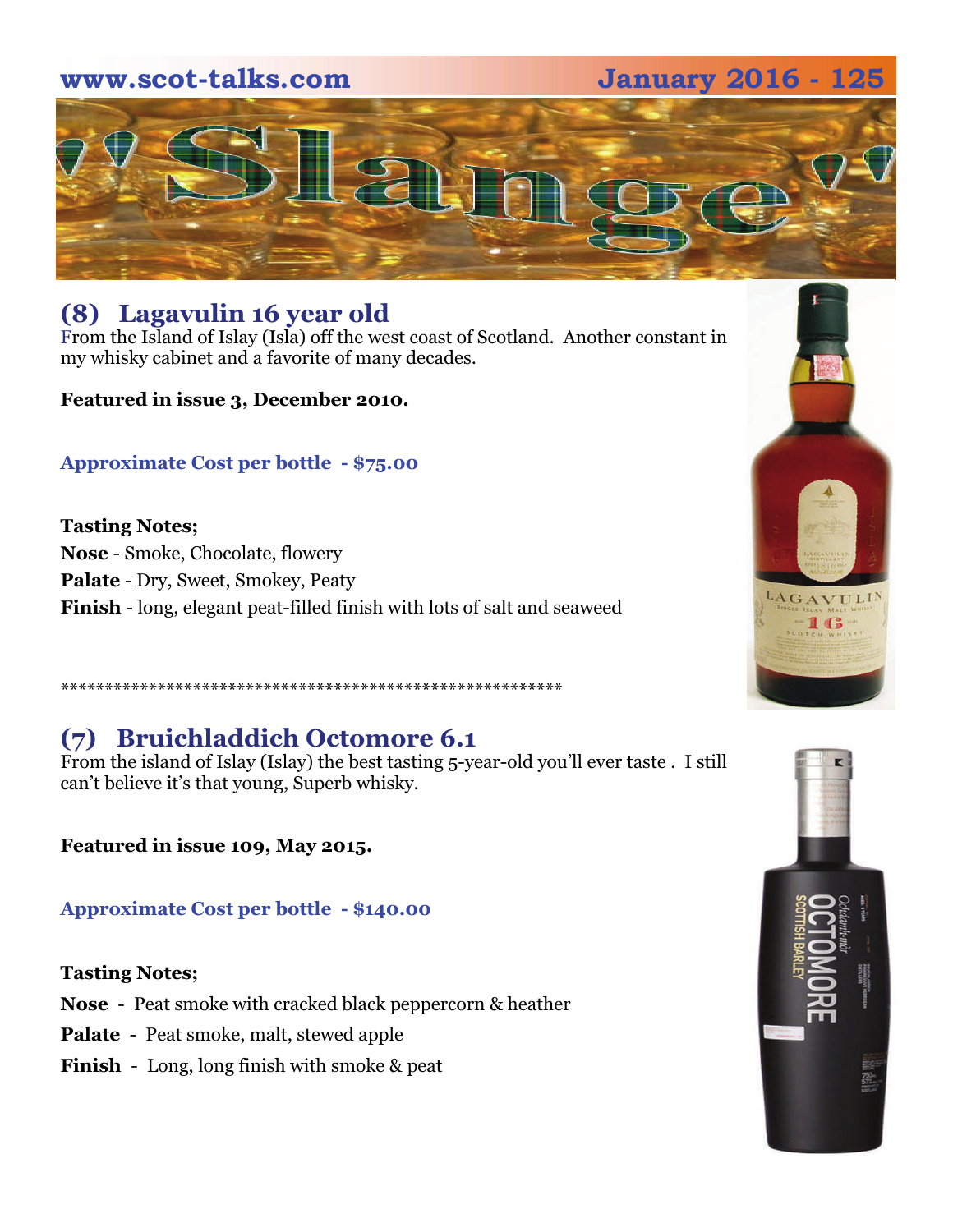## **www.scot-talks.com January 2016 - 125**



## **(6) Ardbeg "Supernova"**

The third release under the Supernova name, this whisky (Supernova 2014) celebrates the return to earth of The Ardbeg/Nasa Space experiment of maturing whisky in space.

**Featured in issue 114, July 2015.**

**Approximate Cost per bottle - \$195.00 a bottle.** 

#### **Tasting Notes;**

- **Nose**  Peat, smoke & dark chocolate
- **Palate**  Peat, smoke, dark chocolate, coffee & spice
- **Finish**  Sweet smoke, peat & dark chocolate

# **(5) Glenfiddich 15-year-old**

From Dufftown in the heart of Speyside. In my opinion, the best tasting whisky (against price), on the market today a constant in my whisky cabinet.

\*\*\*\*\*\*\*\*\*\*\*\*\*\*\*\*\*\*\*\*\*\*\*\*\*\*\*\*\*\*\*\*\*\*\*\*\*\*\*\*\*\*\*\*\*\*\*\*\*\*\*\*\*\*\*\*\*

**Featured in issue 11, April 2011.** 

### **Approximate Cost per bottle - \$55.00**

#### **Tasting Notes;**

- **Nose**  Rich, spicy with oak & a small amount of peat
- **Palate**  Honey, Pears, coffee, Spice with oak & chocolate.
- **Finish**  Dry and spicy with some pepper



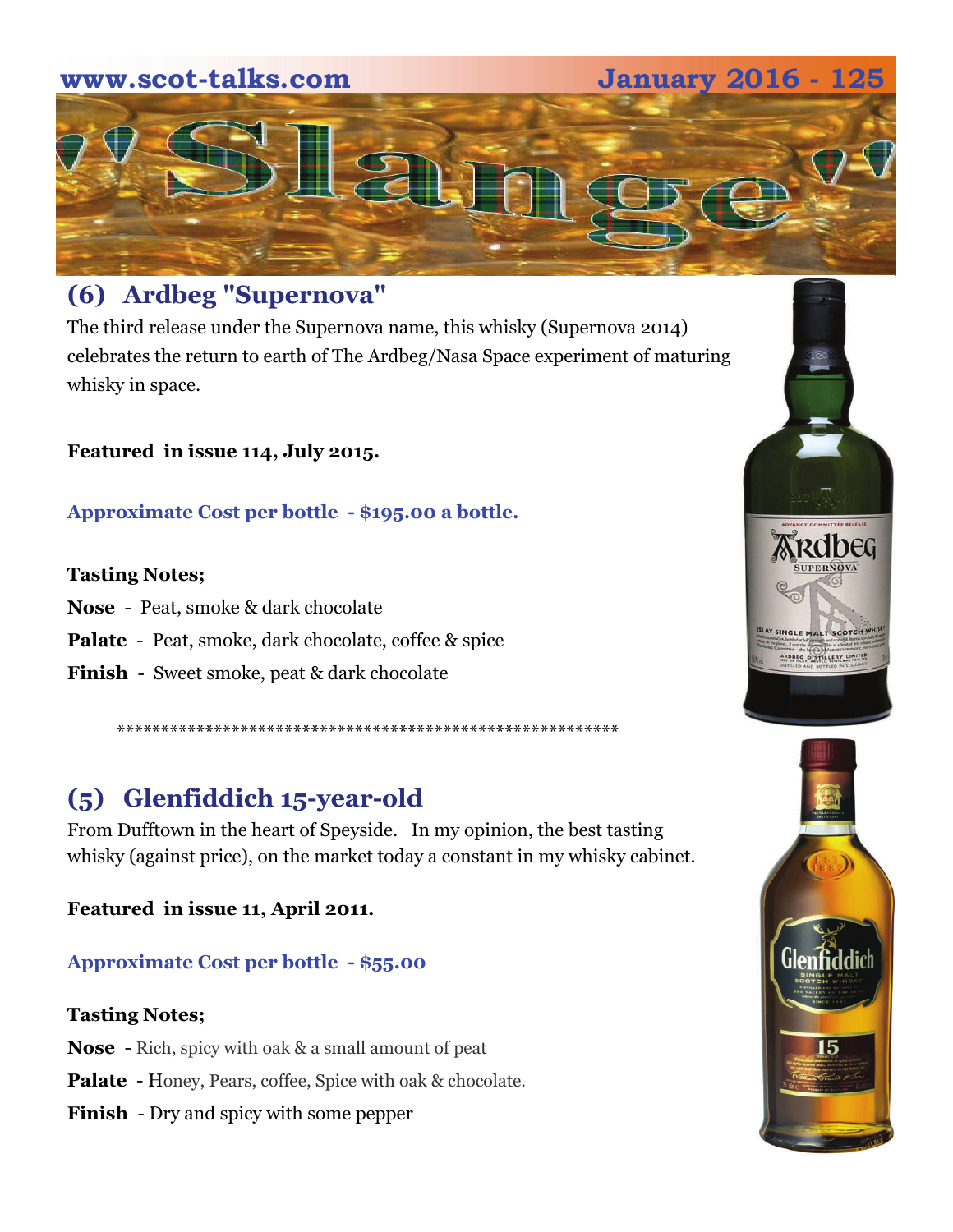## **www.scot-talks.com January 2016 - 125**



## **(4) Bruichladdich "Black Art"**

This is a spectacularly good whisky, which is annoying, as they are not going to make it anymore, or at least that's the last I heard. So if you see it, And can afford it, buy it. If you don't like it, after you buy it, invite me round to your house and I'll drink it for you.

**Featured in issue 88, June 2014.** 

#### **Approximate Cost per bottle - \$200.00**

#### **Tasting Notes;**

**Nose** - Dried fruits, cherries, oak **Palate** - Dried fruits, cherries, smoke, baked apple **Finish** - Cherries, smoke, some brine

\*\*\*\*\*\*\*\*\*\*\*\*\*\*\*\*\*\*\*\*\*\*\*\*\*\*\*\*\*\*\*\*\*\*\*\*\*\*\*\*\*\*\*\*\*\*\*\*\*\*\*\*\*\*\*\*\*

**(3) Springbank 15-year-old** from the Campbeltown Region (once proclaimed the 'whisky capital of the world') of Scotland. This is an outstanding whisky, I like this a great deal, highly recommended.

**Featured in issue 110, May 2015.** 

**Approximate Cost per bottle - \$100.00.** 

#### **Tasting Notes;**

**Nose** - Dark chocolate, Christmas cake, almonds, toffee **Palate** - Raisins, dark chocolate, marzipan & vanilla **Finish** - Long with vanilla, Oak, sherry & cocoa



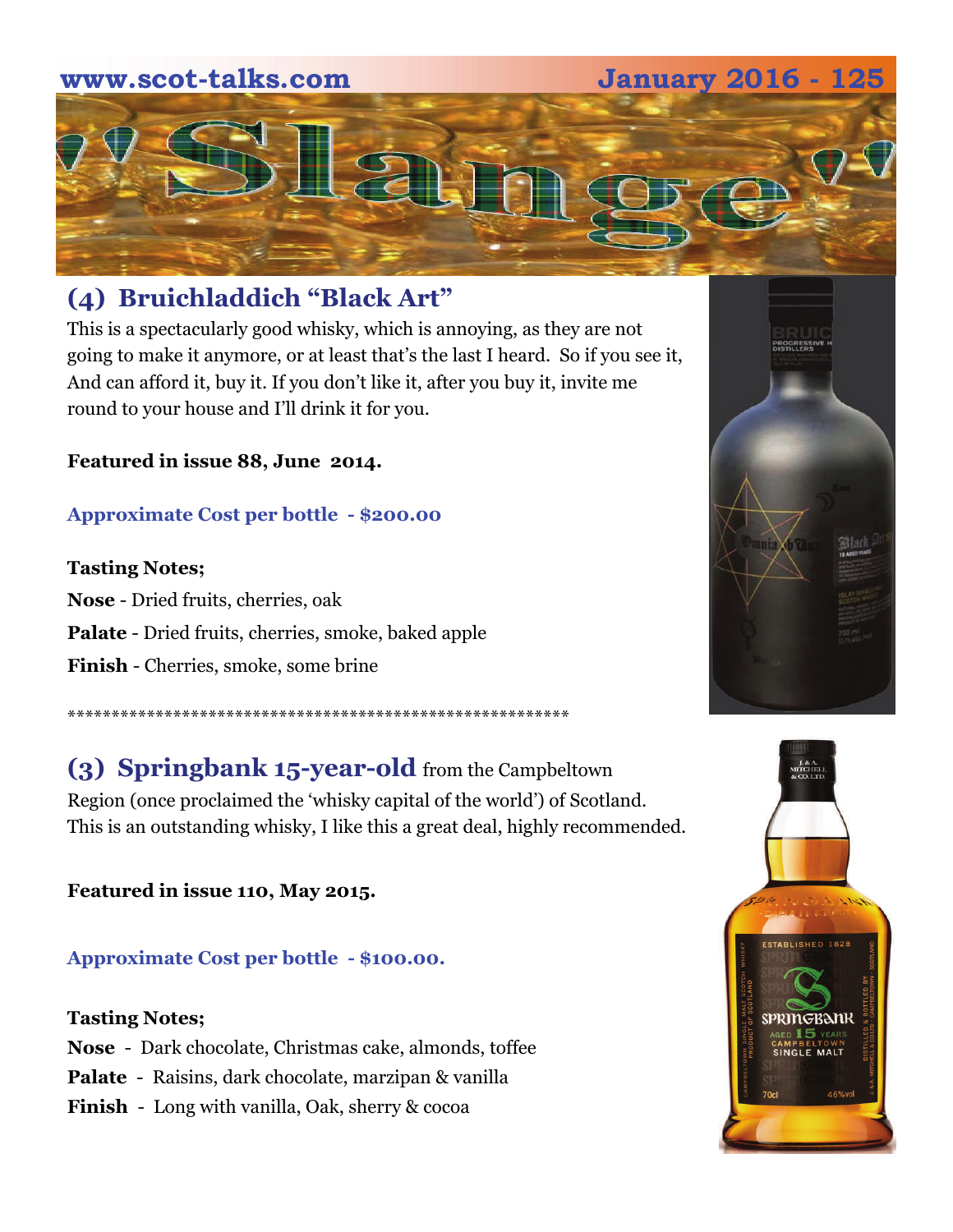# **2016 - 125 <b>January 2016 - 125**



**(2) Kininvie 23-year-old** from the Speyside region of Scotland. This is a stunning whisky, light and delicate. Unfortunately, it is not cheap and is also hard to come by, with only 1200 half bottles released to the US market.

**Featured in issue 88, June 2014.** 

**Approximate Cost per bottle - \$330.00 (a half Bottle).** 

\*\*\*\*\*\*\*\*\*\*\*\*\*\*\*\*\*\*\*\*\*\*\*\*\*\*\*\*\*\*\*\*\*\*\*\*\*\*\*\*\*\*\*\*\*\*\*\*\*\*\*\*\*\*\*\*\*

#### **Tasting Notes;**

**Nose** - Ripe peaches and kiwi **Palate** - Sweet peaches & cream with light oak **Finish** - Long with sweet peach

**(1) Macallan 'M'** from the Speyside region of Scotland. The worlds most expensive whisky ever sold (not this size bottle, but a magnum), which sold for \$631,850. The only whisky to ever give me goosebumps and make the hair on my neck and arms stand up when I tasted it.

**Featured in issue 124, December 2015.** 

**Approximate Cost per bottle - \$5000.00.** 

#### **Tasting Notes;**

**Nose** - Dark chocolate, Christmas cake, almonds, toffee **Palate** - Raisins, dark chocolate, marzipan & vanilla **Finish** - Long with vanilla, Oak, sherry & cocoa